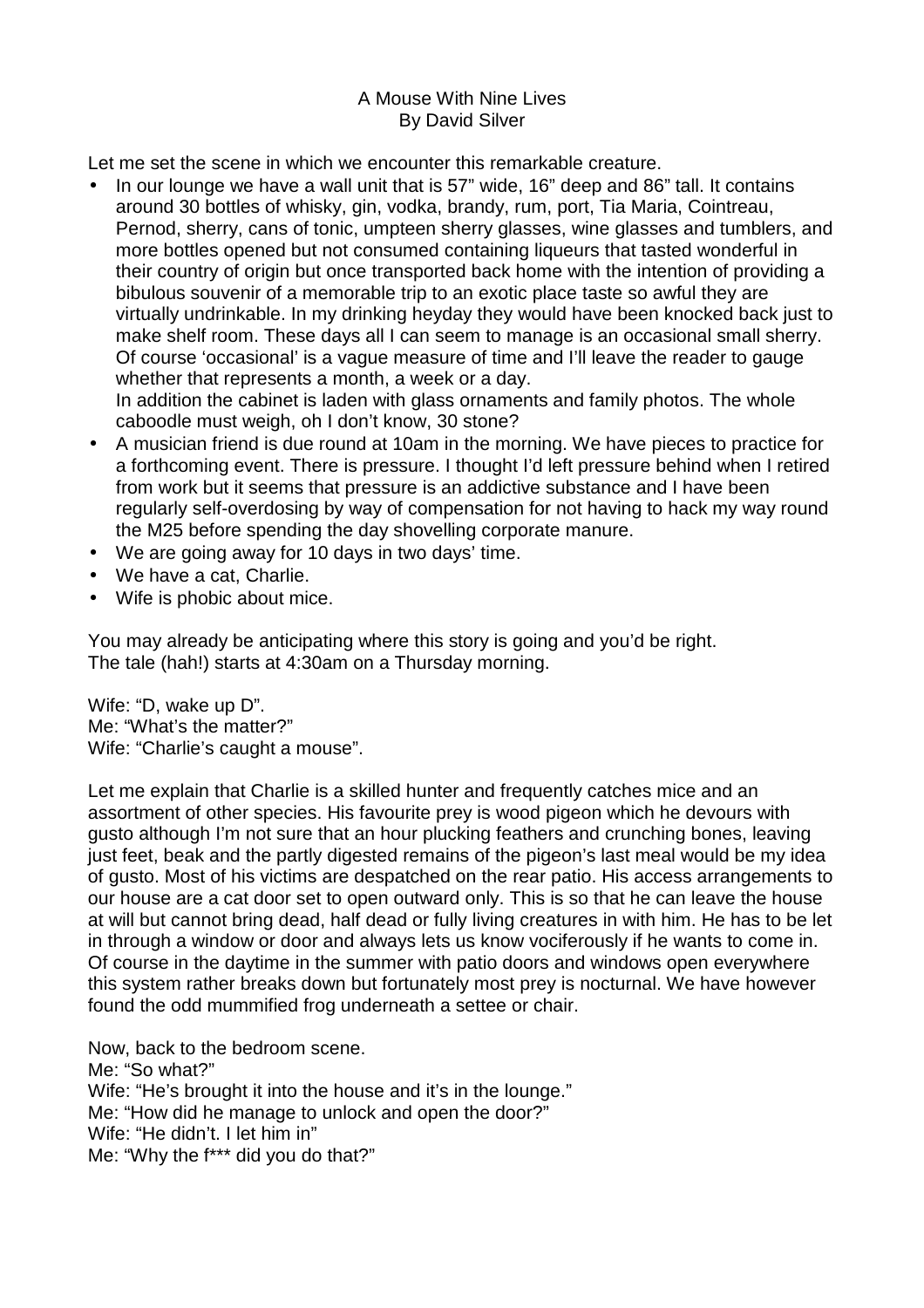Now regular readers of mine will know that 'Why the f\*\*\*' is a phrase frequently used in our household to express mild surprise or puzzlement.

Wife: "Well, I heard foxes and then I heard Charlie miaow and thought he might have been injured. I knew he wouldn't be able to miaow if he had something in his mouth so I let him in before I managed to get a good look".

Me: "He certainly can miaow with prey in his mouth, he makes a particularly high pitched excited miaow in that situation. I'll have to go down won't I?"

I reluctantly and grumpily got up and went downstairs. Yes, there he was excitedly lovetapping the mouse which was scuttling back and forth against the skirting board, looking intact and uninjured. I grabbed Charlie and put him out of the lounge and closed the door. Having had cats for over 40 years I'm experienced at this sort of thing and know that trying to catch a mouse in competition with a cat is not a good idea. I turned back to deal with the mouse just in time to see it run behind the wall unit. Yes, I really know what I'm doing.

"Flip" I said. ("Oh no you didn't" says my imaginary audience).

I knew I had to catch the mouse somehow because mice are always pregnant and I didn't want to come home after our trip away to find the curtains gnawed, the drinks cabinet raided and seven generations of mice ruling the roost. I loaded the two mousetraps I had acquired from previous situations – one humane and one deadly - with ASDA's juiciest peanut butter and left one at each end of the cabinet. I went back to bed having begrudgingly calmed a panicky wife.

In the morning I went downstairs fully expecting to see one of the traps sprung. No. Nothing. Bugger, this is clearly a wise mouse. Was it even still there? Had it gone and hidden behind a piece of furniture somewhere else in the room? Inside the piano perhaps? I needed to perform an exploratory procedure. I found a long piece of wooden batten and managed to poke it along at floor level between the wall and unit. A few jabs in and out later the mouse shot out of the other end of the unit – and just as quickly shot back in again. Now what? Do I really go for it and aim to squash the mouse with the batten? I don't like the thought of injuring it and having it die slowly, then decomposing, with all that that entails. I'd have to think about this.

I called Ros my musical friend and explained the situation to ensure she too wasn't phobic about mice. No, she was fine, and anyway in her book music transcends all earthly concerns.

So at 10am Ros arrived and listened to the details of the tale with amusement. She then offered to help us unload the cabinet so that I could move it and try to extract the mouse. Wife plucked up courage and came back into the lounge and the three of us unloaded all the Stuff. If I lived alone there wouldn't be any Stuff. An empty room is a tidy room. But I don't live alone so there is Stuff.

I then attempted to pull the unit out but it wouldn't budge. Vague memories from when I'd installed it years ago came back and I had to go to the garage and fetch a step-ladder and tools in order to detach the two halves from each other, and from the wall.

Now for the moment of truth. Ros stood guard at one end whilst I pulled the unit away a few inches at the other end. Yes – there she was – Minnie Mouse, quietly sitting behind the unit. How would I capture her? I rely heavily on my subconscious to solve problems